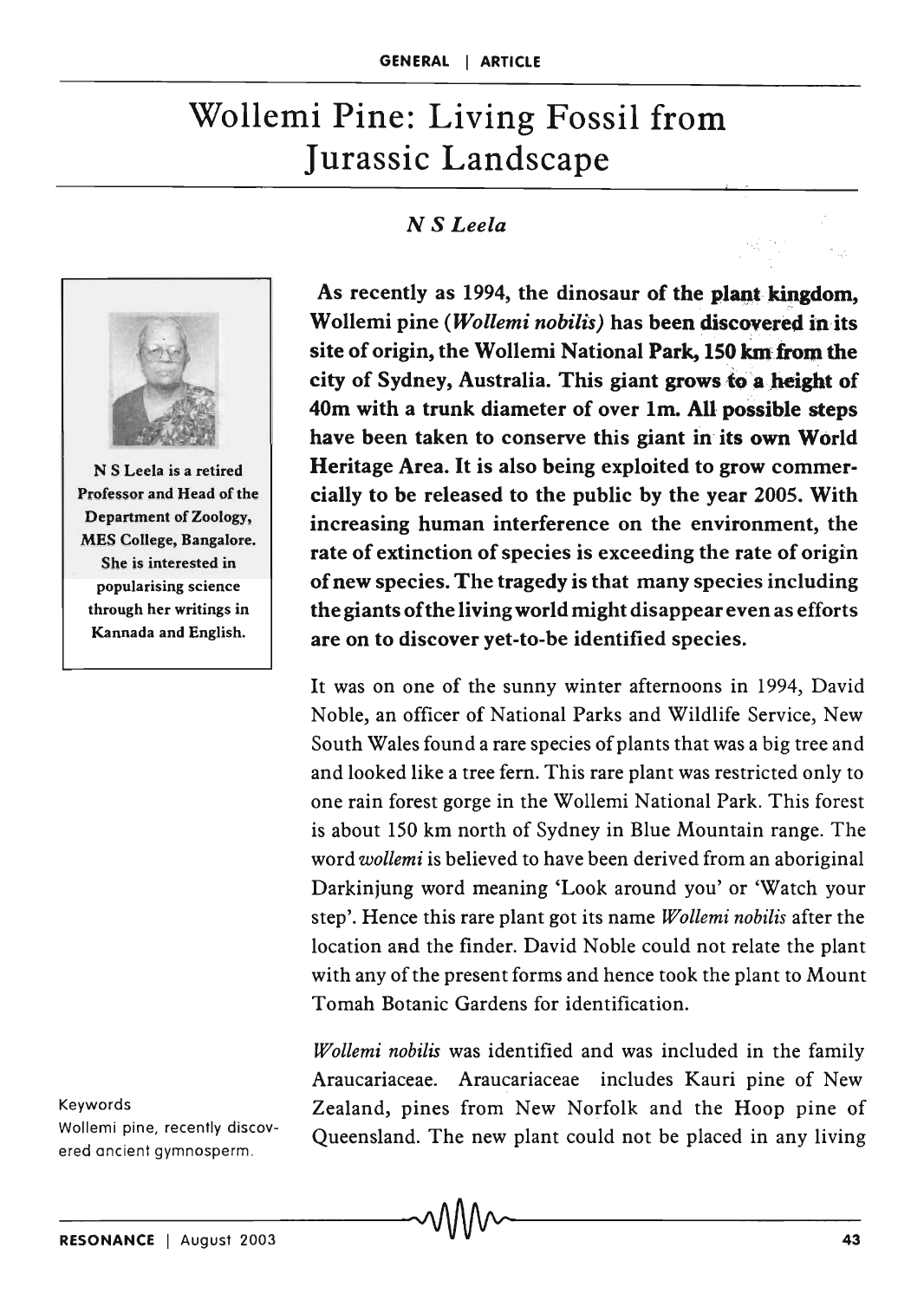

genera though it belonged to the same family. Then started a search for its fossil record.

The Jurassic and early Cretaceous periods were the age of Conifers and Cycads. These were the ruling plants along with the ruling Dinosaurs of the animal world. Just as this period is called 'The Golden Age of Reptiles' it could also be called 'Golden Age of Conifers and Pines' from the phytopaleontological point of view.

If one wishes to get a glimpse of the Jurassic landscape, the place to visit is the Antherton Tableland region of Queensland in Australia. There are huge kauri pines *(Agathis sps)* along with Wollemi pine seedling other conifers, cycads and tree ferns in this forest. The Jurassic grown in a pot. **forest must have looked like this modern Kauri pine forest.** Cycads and tree ferns form the lower storey whereas the pines make the upper canopy.

> Conifers and cycads belong to the group Gymnospermae of the plant kingdom. This word was given by Theophrastus, one of the pupils of Aristotle, in his book *'Enquiry into plants'.* The word Gymnosperm means gymno  $=$  naked, sperma  $=$  seeds, which was aptly used for this group as early as 300 BC. This group of plants is a connecting link between the two major groups of plants, Pteridophytes and Angiosperms. This is a small group in the plant kingdom having only about 70 genera and 725 species. The living members include cycadales, ginkgoales, coniferales and gnetales. Cycads and *Ginkgo* of ginkgoales are grown as sacred trees in temple groves in China and Japan. Now they are cultivated as ornamental plants in many parts of the world.

> The members of the Coniferales are the most dominant and conspicuous of gymnosperms. There are about 54 living genera and more than 500 species. In India coniferous forests are seen in Himalayas. Conifers are ancient group and thus their fossil history dates back to the late Carboniferous period of about 300 million years. Presently the members of the group are placed under 7 families, most being represented only as fossils. Coni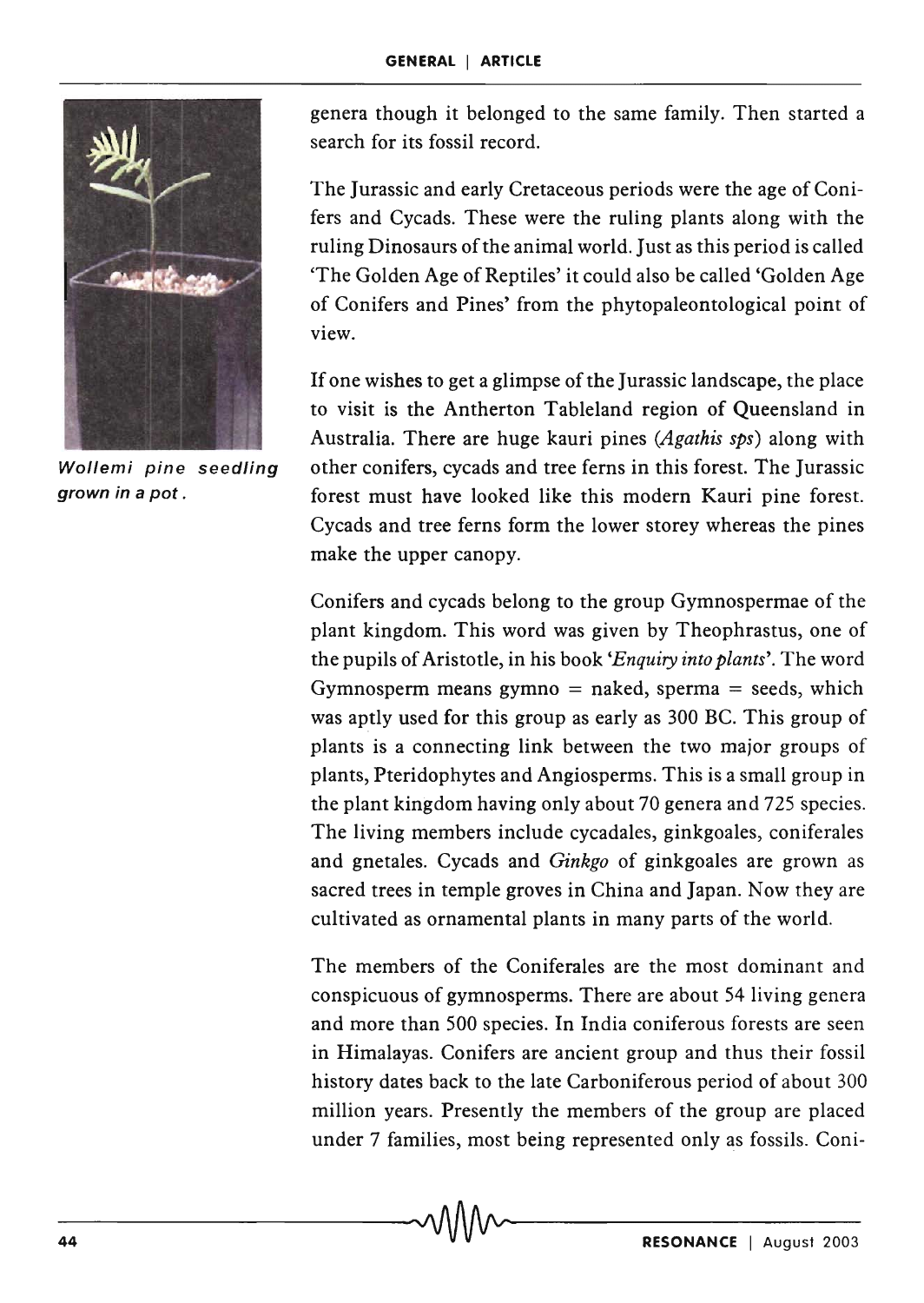fers could be divided into Northern and Southern Hemisphere groups. This classification is related to the period of two major land masses that were separated along the east-west running Tethys sea. During Jurassic and Cretaceous periods, the members of Araucariaceae were predominant in Northern Hemisphere but later became mostly extinct, and hence are confined to a limited area today.

Seven Families of Conifers

- 1. Pinoids
- 2. Taxodiaceae
- 3. Ara ucariaceae
- 4. Cupressaceae
- 5. Taxoids
- 6. Cephalotaxaceae
- 7. Taxaceae

The monkey puzzle tree family (Araucariaceae), red wood family (Taxodiaceae) extend back to the Jurassic period that is about 195 million years and the pine family (Pinoids or pinaceae) at least to the lower Cretaceous, which is about 135 million years.

The hunt for the living fossil thus started at the end of 20th century and nearly about 40 pine trees were traced at the bottom of the deep gorge in Blue Mountains. Division of Archeology of Natural History Research School of Pacific and Asian Studies examined the pollen of the Wollemi pines. The result of such findings enabled to trace its ancestors. Australian Geological Female cone of wollemi Survey and Royal Botanical Gardens at Sydney made a thorough pine with mature leaves.

investigation of the leaves and cones from this plant. The leaves are very much closer to the leaves of conifers called Araucarioids. Araucarioids were found in the sediments of New Zealand and Tasmania, and estimated to be 50 to 65 million years old. The pollen matched with that of the pines of about 90 million years ago. This clearly shows that the *Wollemi nobilis* must have been a part of the landscape of the Jurassic period, where Dinosaurs

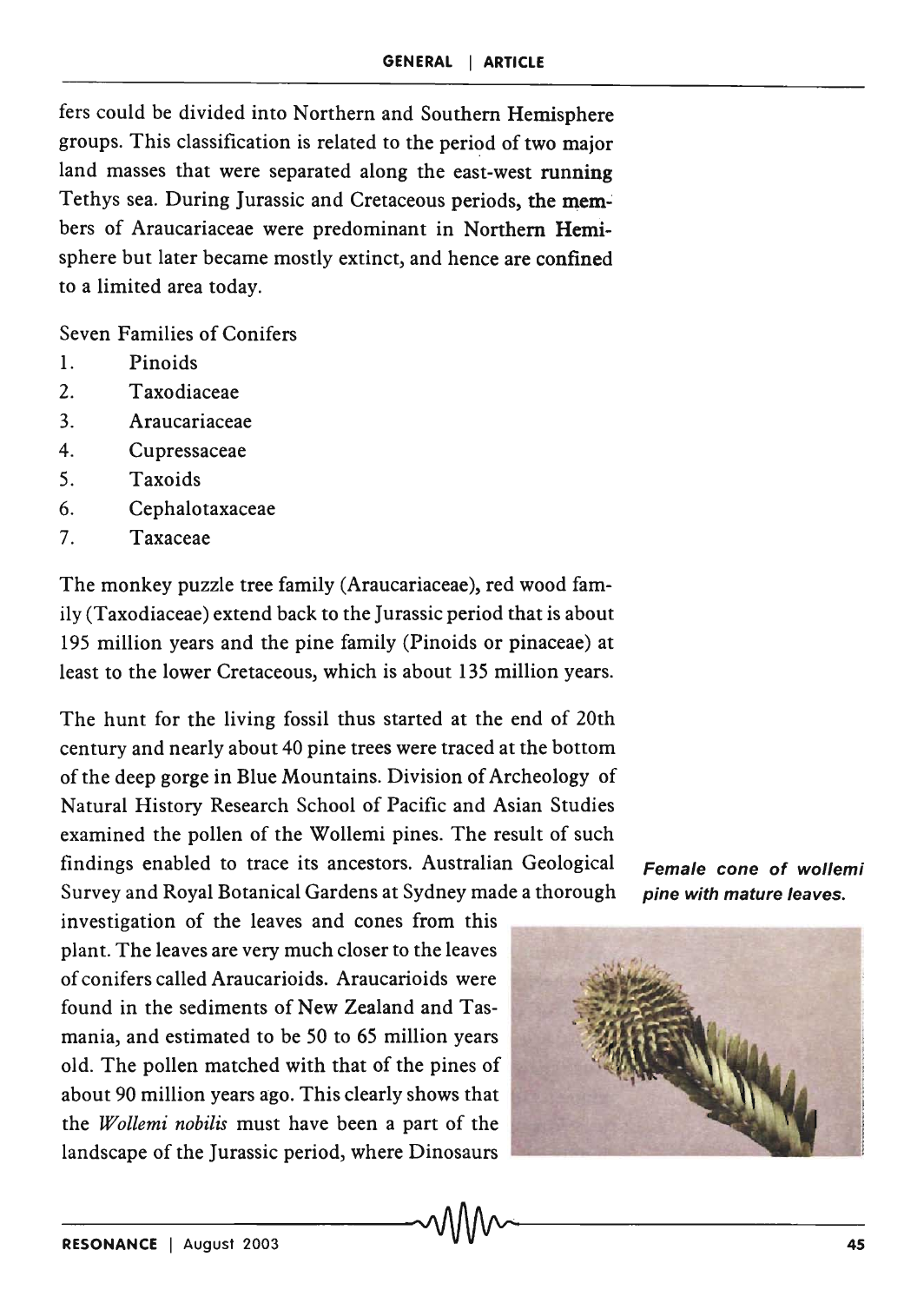

roamed about. The pollen testing is a reliable marker. The petroleum exploration data provides a clear picture of the fossil history of the plant.

Since only few plants of wollemi pine were found, the first plant was planted in the Botanical Gardens at Sydney. It has become a great attraction to the students of Natural sciences as it was thought as extinct till 1994. *Podocarpus macrophyllus* belonging to the same family as *Wollemi nobilis* and which is a member of Southern conifers is also planted in the same garden. This species is distributed in southern China, Burma to Japan and Taiwan. It was later planted in many Botanical Gardens in the country

Horticultural research has shown that under favourable conditions the wollemi pine seeds ger-

Juvenile wollemi pines.

minate readily. Vegetative propagation is also possible through cuttings. They can be grown in pots. The forest site where it was collected has only the adult trees and many small seedlings on the forest floor but there are no juveniles. It is somewhat like having only adults and children in a population and not teenagers. This situation may be due to the fact that the seedlings get a chance to grow and mature only when the adults die and clear the canopy. Another fact is that this particular living fossil has restricted distribution within a small area and has not spread through the forest though the environmental conditions are the same.

At Mount Annan Botanical Gardens, about 1000 wollemi pines have been raised as a measure to reintroduce this species in the event of any environmental catastrophe. With the prevailing global warming and cooling this living fossil has survived in the Australian soil. It could grow to a height of 40 m with a trunk diameter of over one meter. The trunk has distinct knobs on the bark. Its survival till today clearly shows that the plants are highly adapted to the changing environment.